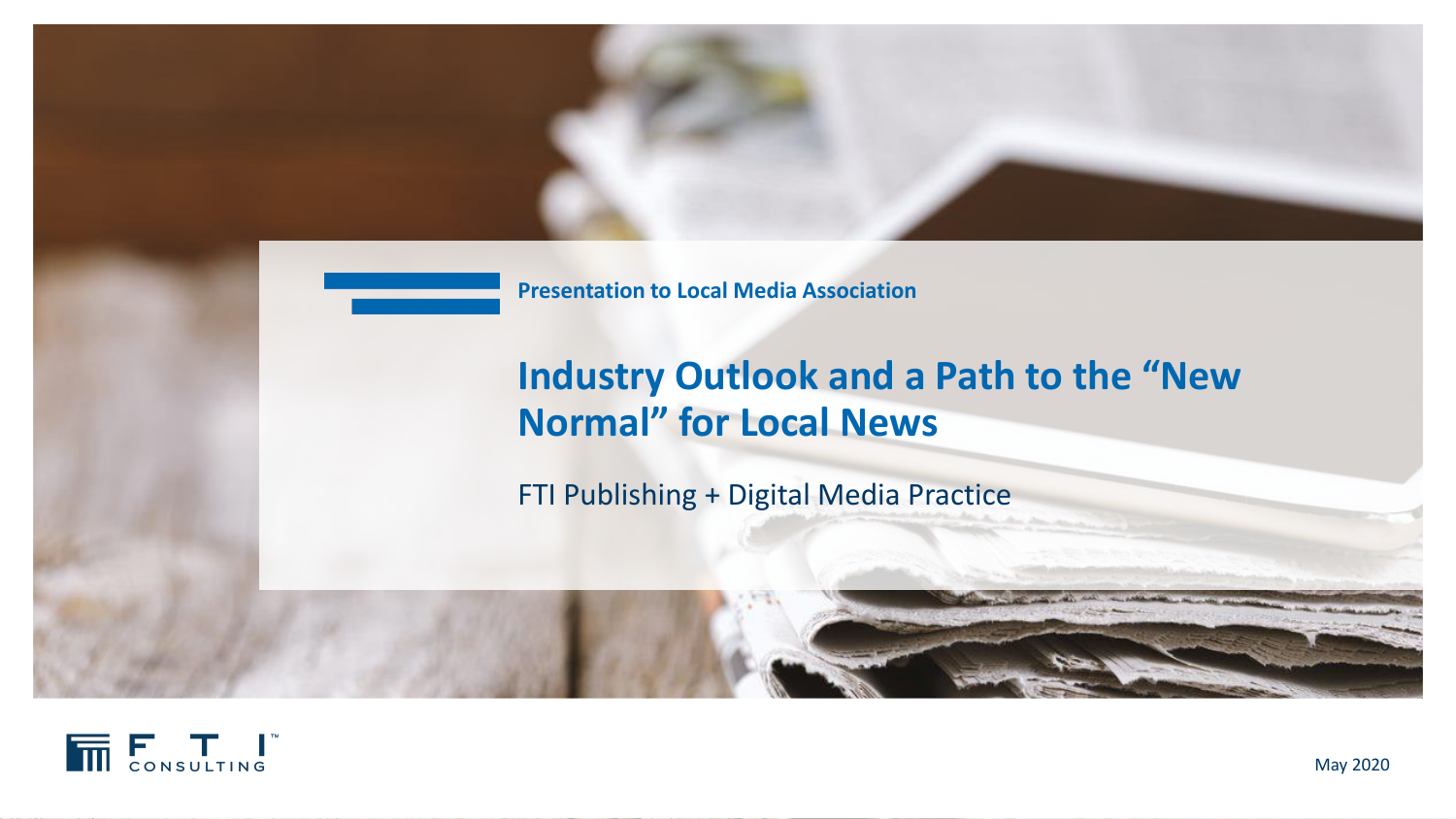# Newspaper Industry Revenue Forecast

HOW COVID HAS IMPACTED PUBLISHERS



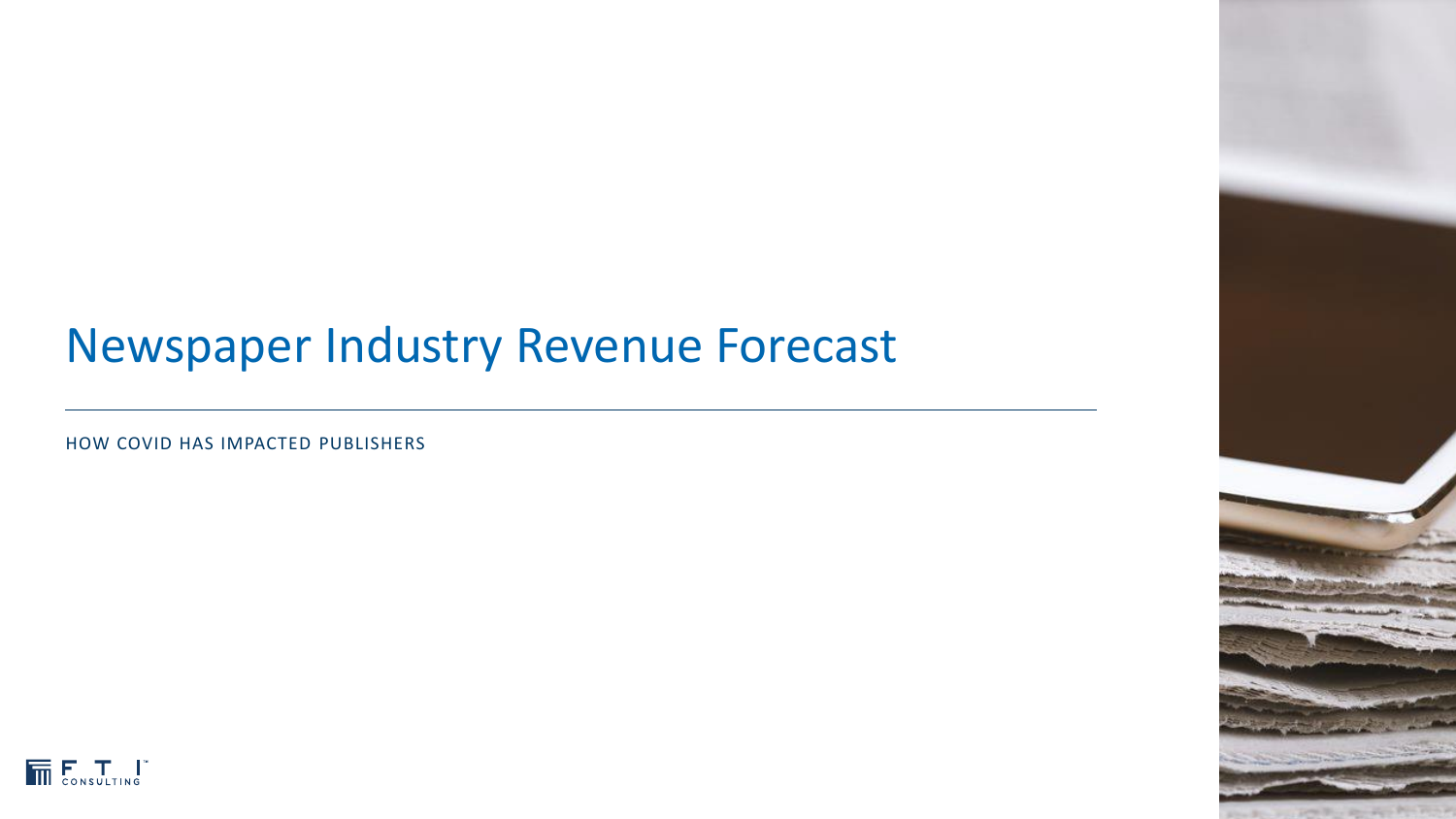

### April Advertising Revenue Forecasts | 'U' and 'V' Recovery



**Impact of COVID-19 | Newspaper Industry Advertising Revenue**

- FTI's "U" and "V" forecasts YoY total advertising revenue decline ranges of **35% - 40% in 2020**
- Print ad revenue primarily drives the forecast at 40% - 45% declines in 2020.
- Digital ad revenue will be more resilient with forecasted declines of 19% - 23% in 2020 and growth returning in 2021 of 8% – 22%.
- We project an unrecovered advertising revenue loss between **17% to 28%** as a result of COVID-19 by Q4 2021.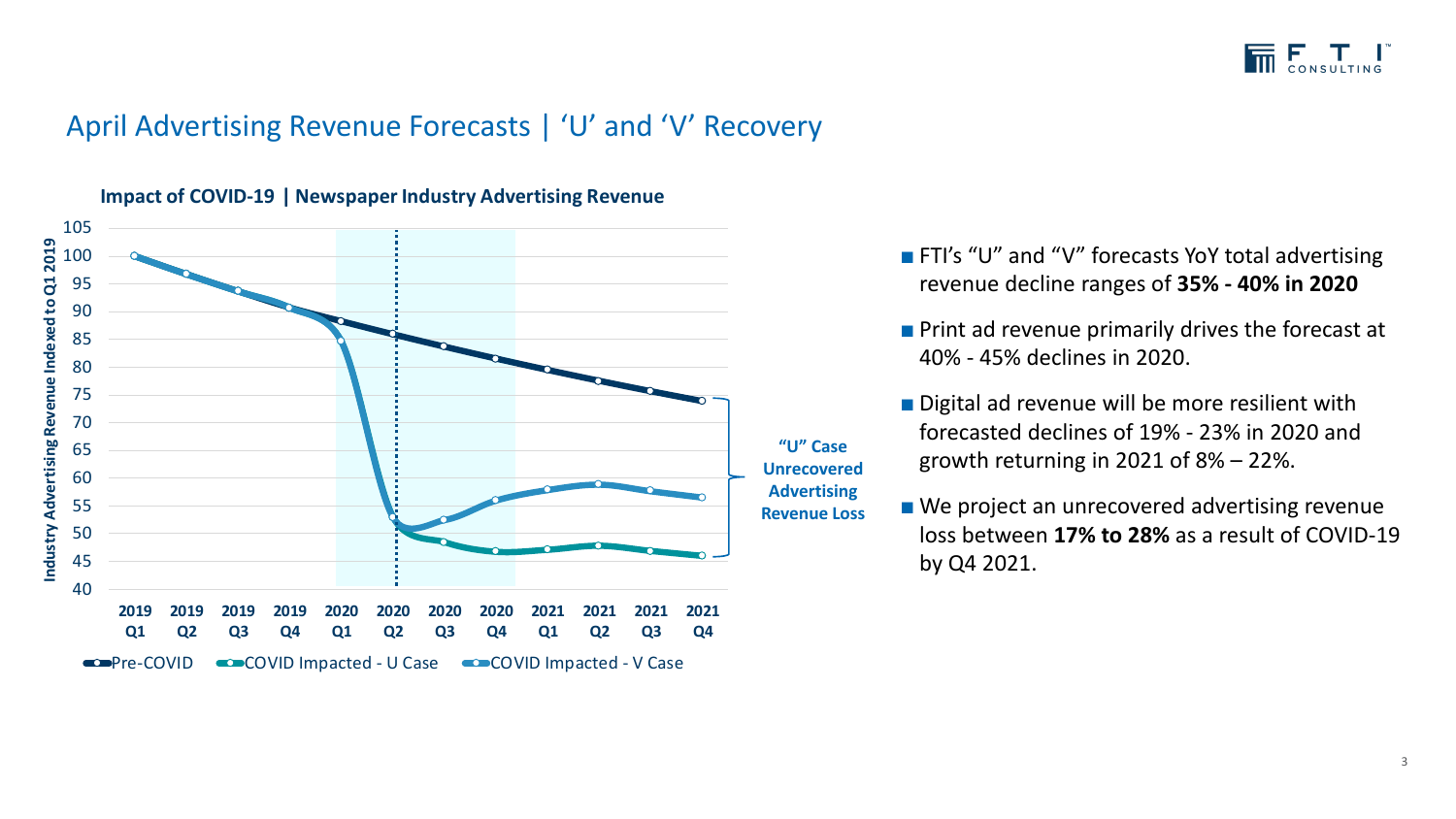

### April TOTAL Revenue Forecasts | 'U' and 'V' Recovery



### Impact of COVID-19 | Newspaper Industry Revenue

- Total revenue declines, previously forecasted at 5% - 6% annually until 2021, are now expected to be between 10-15%.
- In 2020 alone, we can expect total revenue decline of 18-20%.
- We may see as high as 50%+ year-over-year growth in digital subscription revenue by Q4 2020; mostly volume.
- While we do not assume any reduction in print frequency, print ad revenue declines will accelerate the timing wherein frequency reductions become more economically viable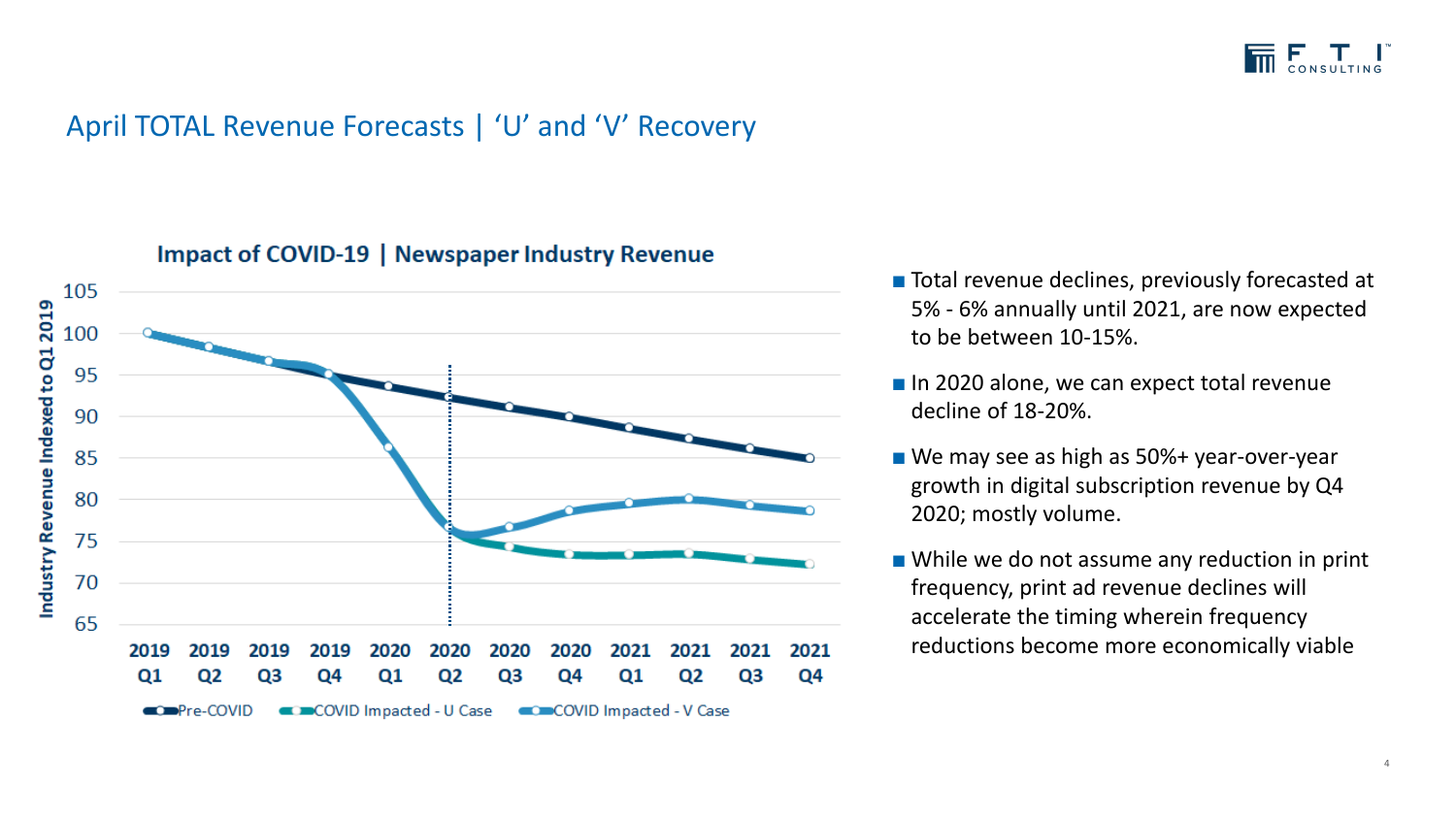

### May Forecast Update on Advertising Revenue Data



■ Updated May forecast data from publishers shows slight improvement in advertising revenue for ROP, FSI, and Digital compared to April actuals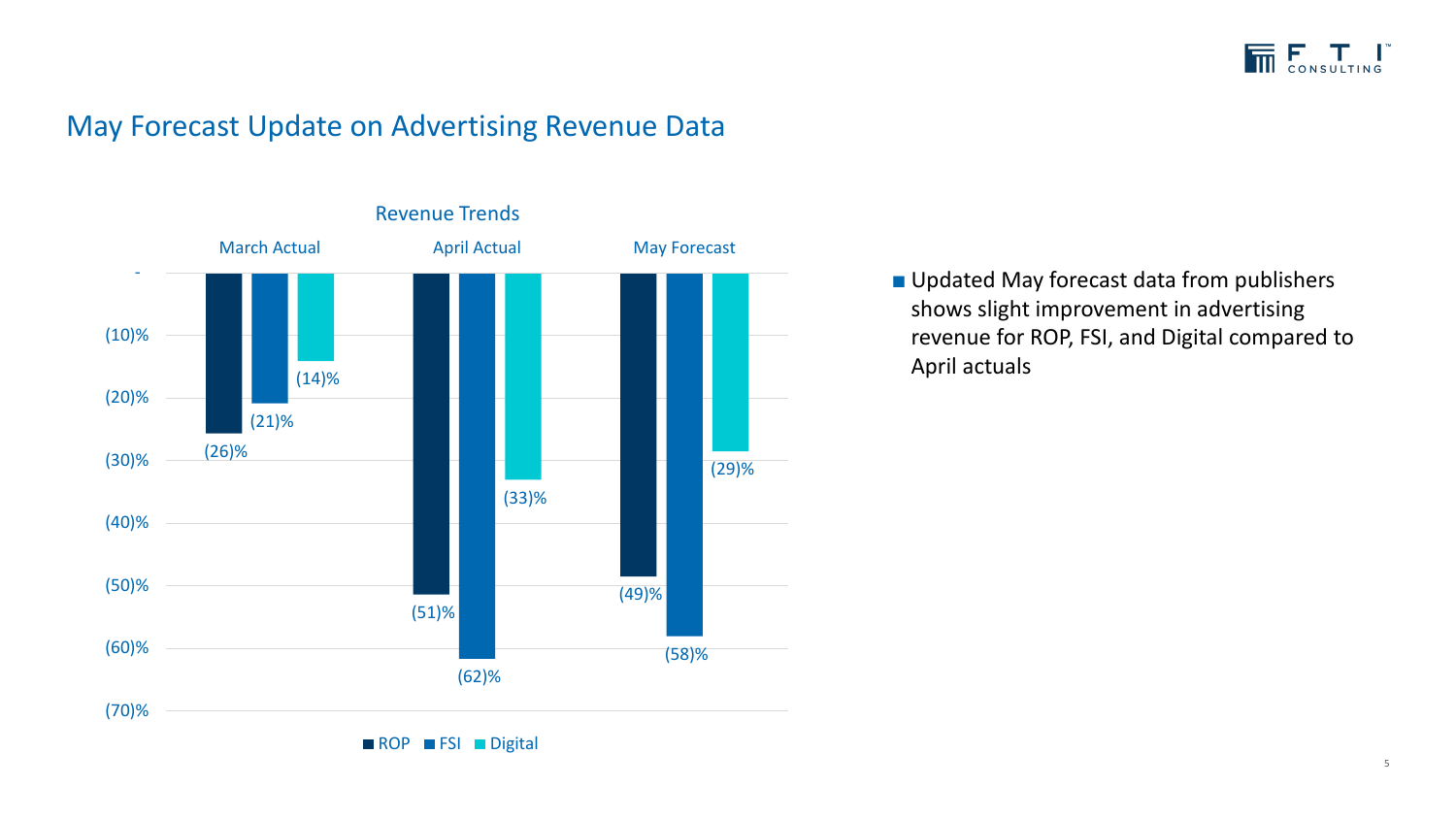

### Total Revenue Forecasts | 'U' and 'V' Recovery vs. Previous Forecast



### **Impact of COVID-19 | Newspaper Industry Revenue**

■ Based on the improved advertising revenue trends in May, we see a slight up tick in total revenue forecast for both the 'U' and the 'V" case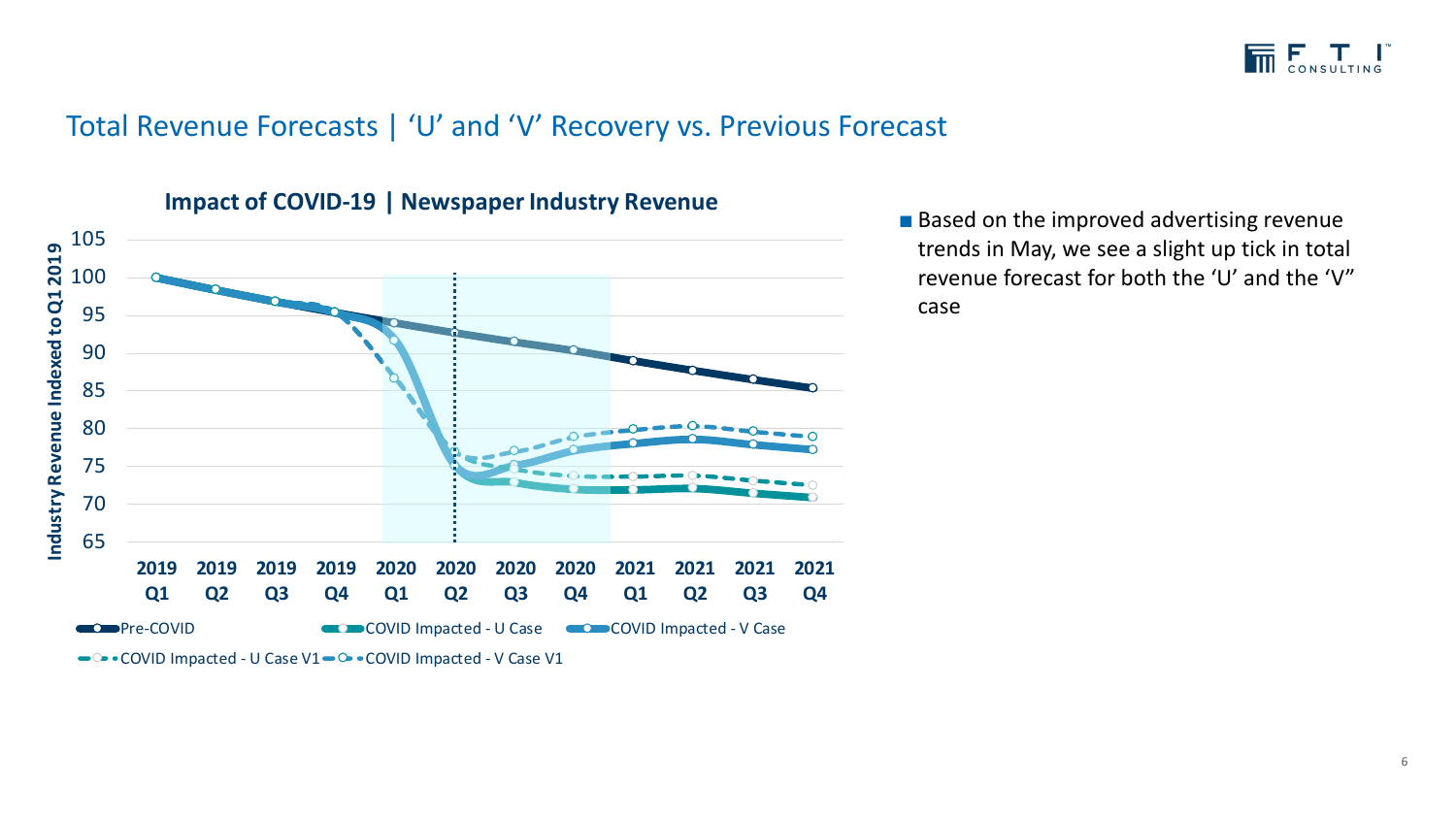## Forecasted Change in Revenue Mix from Q1 2020 to Q4 2021

**By the End of 2021, print advertising revenue is approaching the same relative size as both digital advertising and digital subscription revenue. That is a much different business than today.**



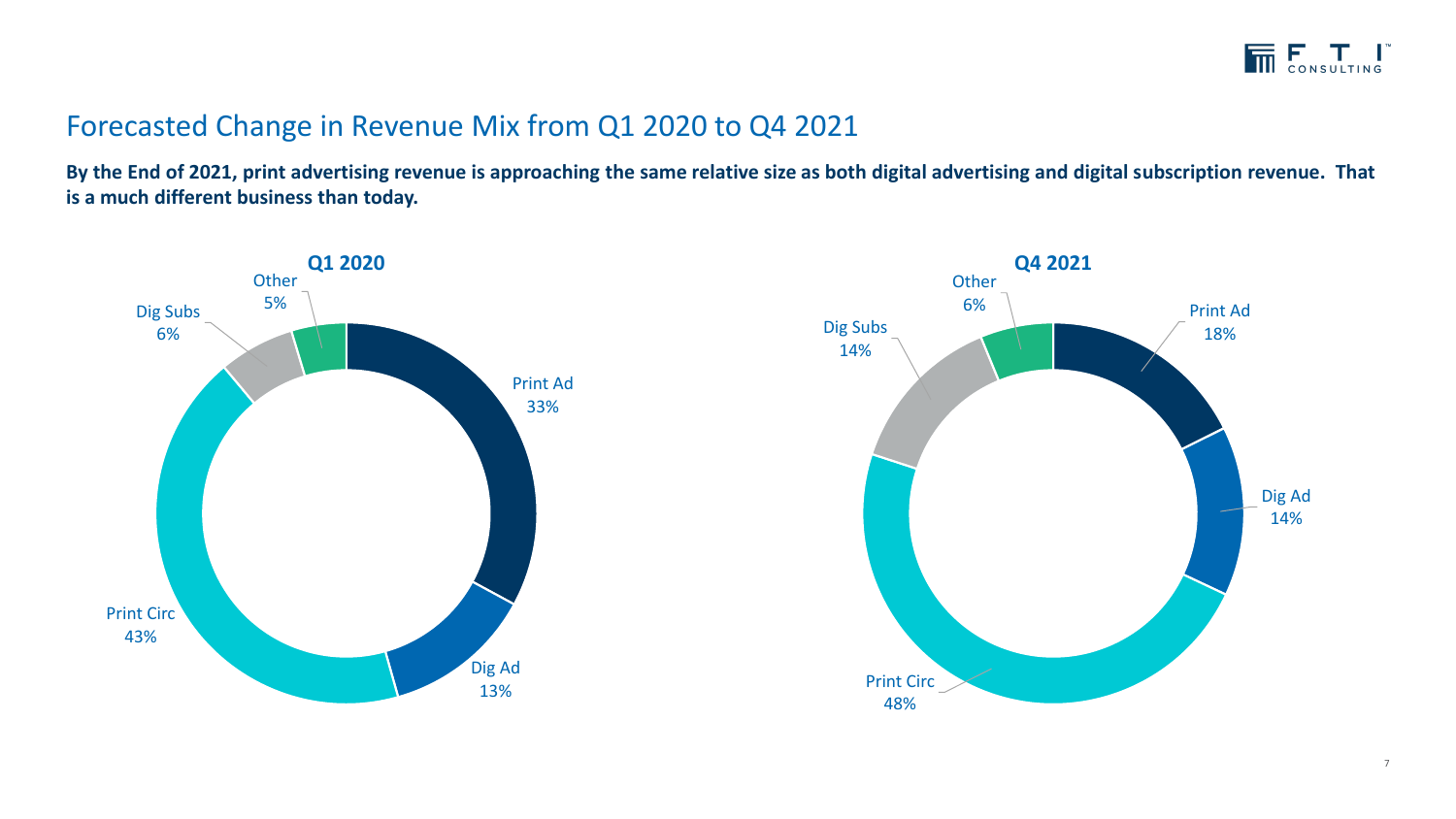# Path to New "Normal" for Publishers

NAVIGATING THE THREE PHASES OF THE PANDEMIC | DETERMINING THE FUTURE BUSINESS MODEL



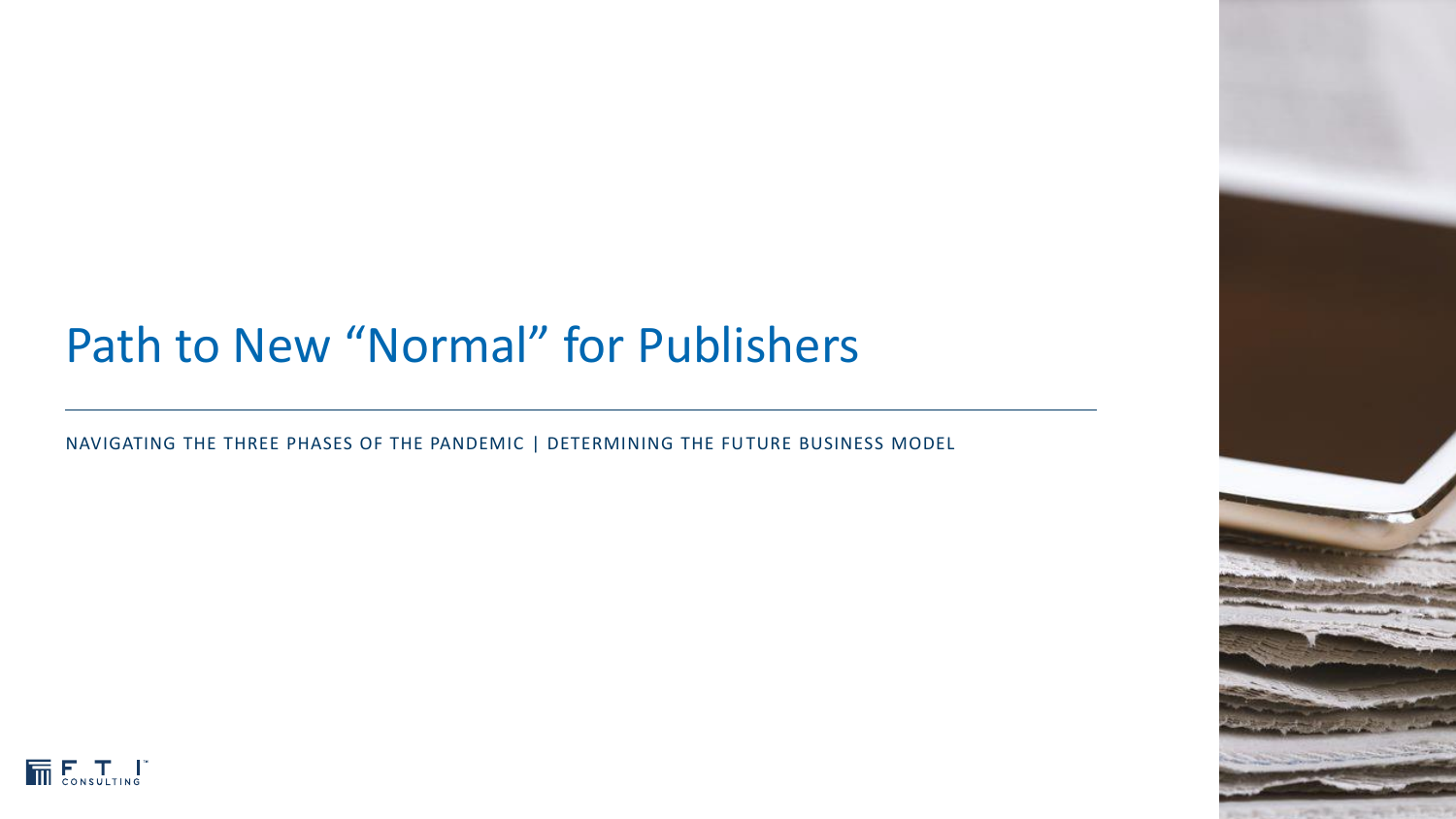

### Three Potential Phases of Managing the Pandemic

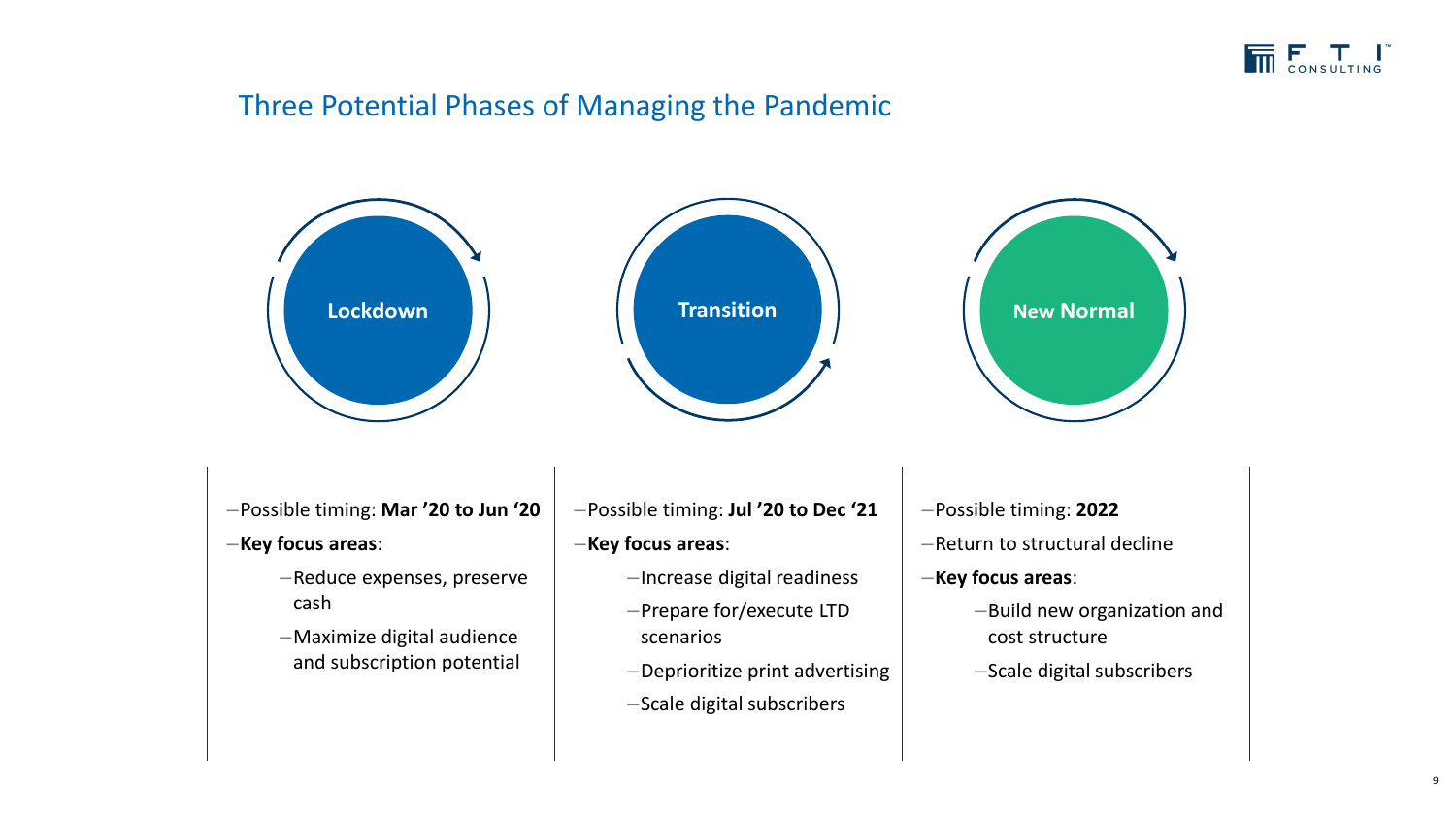

## What should we **consider to continue to adapt?**

|                                            | <b>Transition Phase and Getting to the New Normal</b>                                                                                                                             |
|--------------------------------------------|-----------------------------------------------------------------------------------------------------------------------------------------------------------------------------------|
| <b>Print Advertising</b>                   | Super-serve top accounts only with high CLV, move rest to inside sales and reduce cost-of-sale while getting out of<br>replacing 50% of your advertisers each year.               |
| <b>Digital Advertising</b>                 | Focus only on meaningful direct-sold campaigns and <b>move the rest to programmatic</b> . Focus on branded content and<br>affiliate opportunities.                                |
| <b>ENDER</b><br><b>Print Subscriptions</b> | Recognize print is a <b>premium product with high rates</b> . Stop high-churn, low ARPU sales, premium days, etc. Simplify<br>delivery options. Get print subs digitally engaged. |
| <b>Digital Subscriptions</b>               | Aggressively pursue digital-only subscriber volume and ARPU growth focusing on content that converts [or drives<br>digital advertising].                                          |
| <b>Print-to-Digital</b>                    | <b>Determine the end-game</b> so you understand likely timing and what it looks like now and track the pace of transition<br>and progress to become digitally ready.              |
| <b>Expense Base</b>                        | Zero-base the business, harvest print, adjust to whatever the new normal business is.                                                                                             |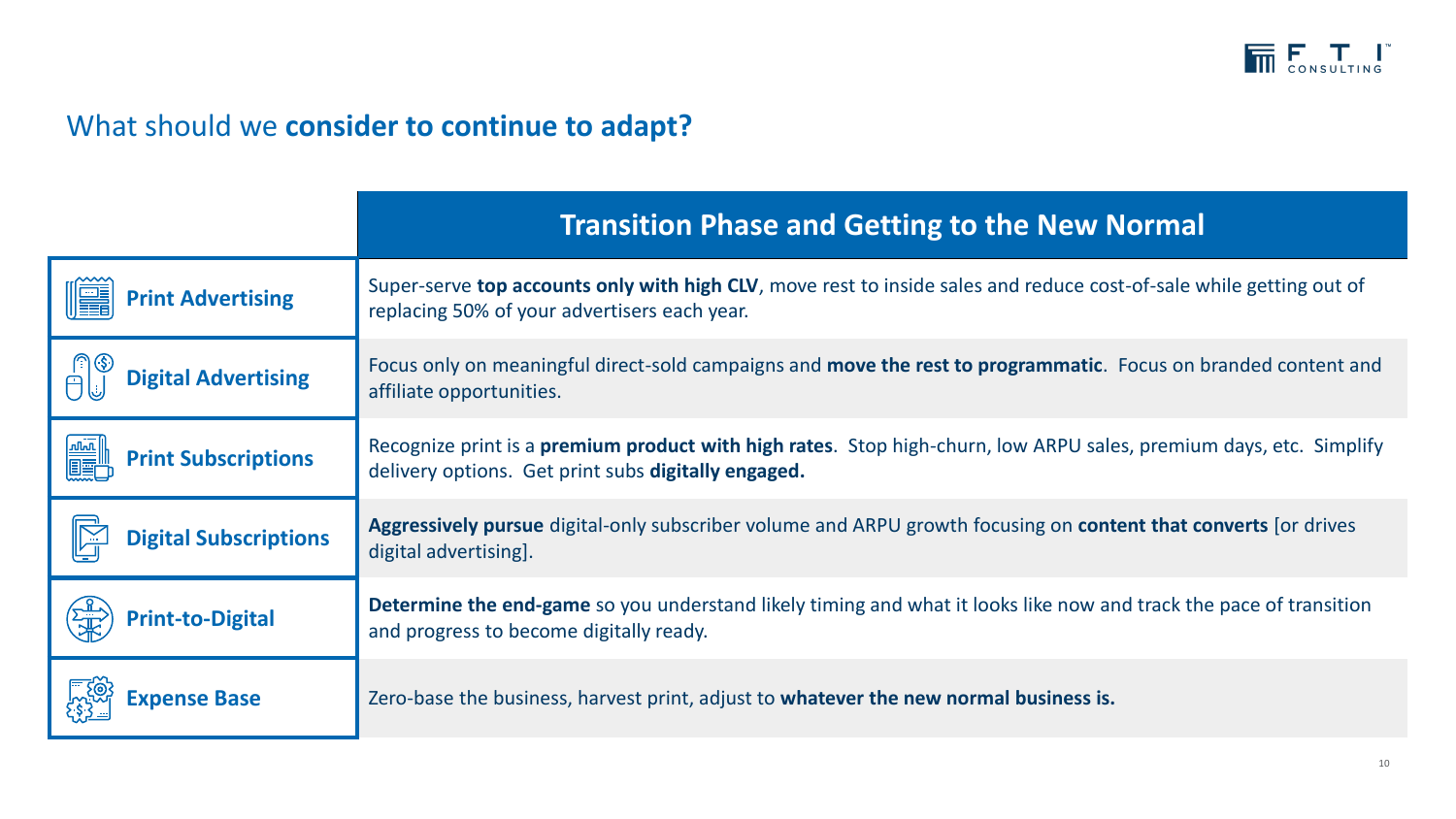

### Print Subscription Pricing Continues to be the Most Important Revenue Driver for Publishers

PUBLISHERS NEED TO MAXIMIZE SUBSCRIBER YIELD BOTH IN TERMS OF REVENUE AND PROFITABILITY, AND MOVE AWAY FROM LOW ARPU AND HIGH CHURN SUBS

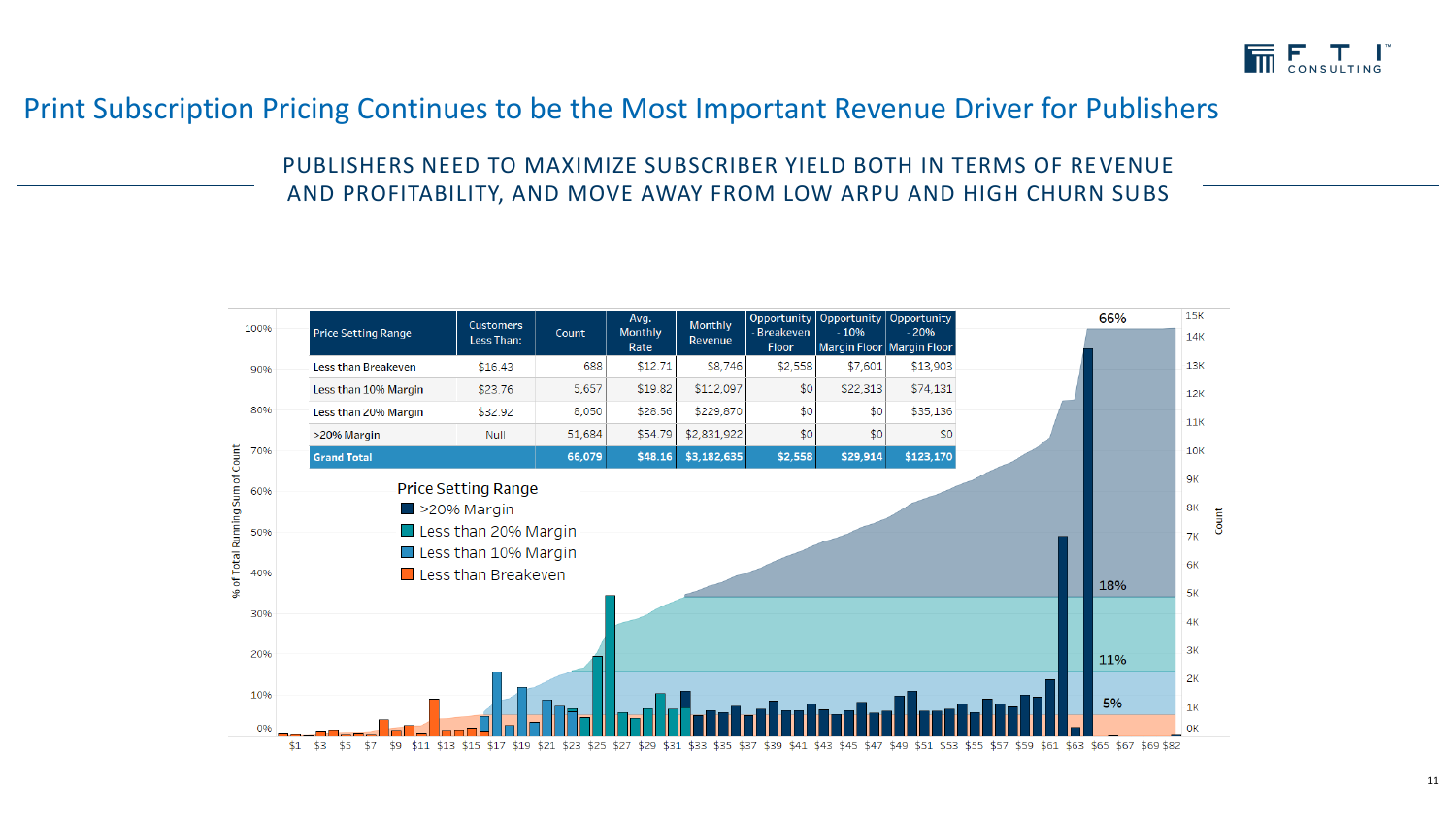

## Publishers Need to Understand and Manage to Subscriber Profitability Across Print | Digital and by FOD, to Maximize Profitability

### **Print vs. Digital Profitability <b>Customer Lifetime Value Profitability by Product**

‒ Indicates profitability **across the total customer set at any given point in time**. Informs pricing decisions.

‒ Indicates profitability for an **incremental** print or digital customer **at the time of customer acquisition**. Informs customer acquisition efforts.

‒ Indicates profitability for a **specific product** at any given point in time. Informs pricing decisions.



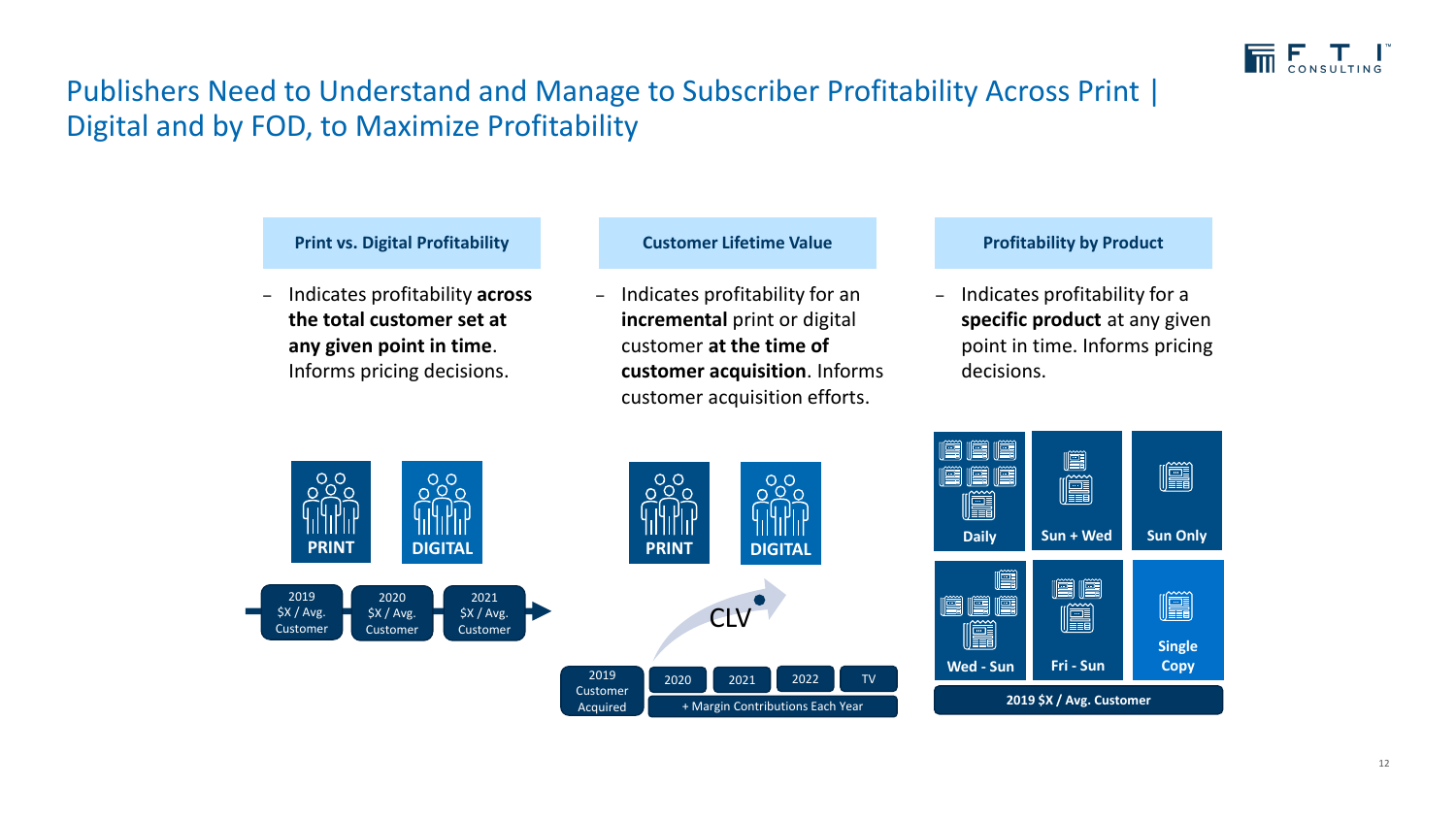

## Improving Digital Readiness Should be A Top Priority in the Transition Stage. Almost All Local Publishers are Not Ready Yet.

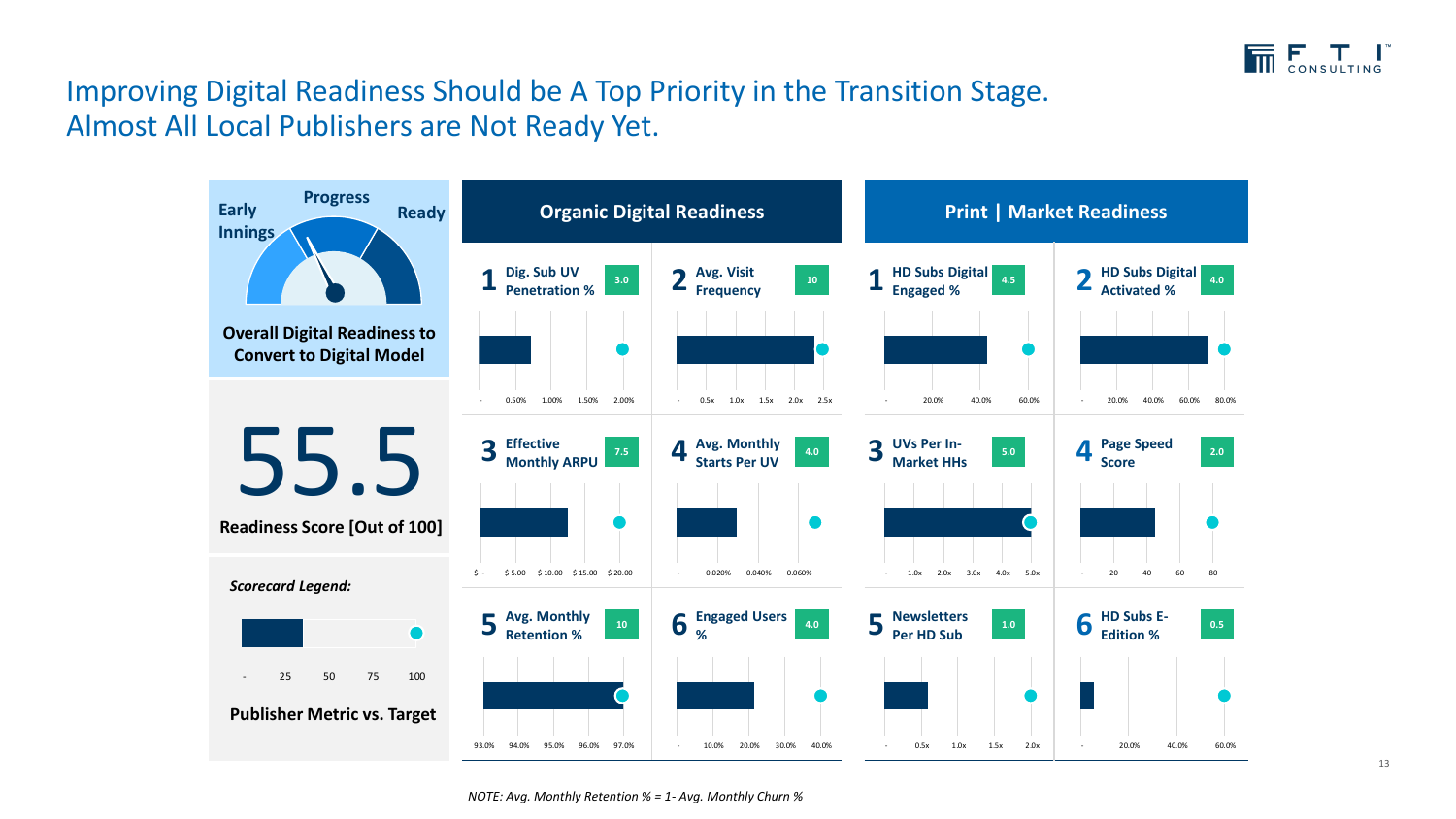

## Aggressively Pursuing both Digital Subscriber Volume AND ARPU is the Key to Scaling Digital Subscription Revenue Quickly

| Business Model to Get to Benchmark Revenue of \$10 million+ by end of 2022 |    |           |    |           |    |           |                    |           |                    |            |
|----------------------------------------------------------------------------|----|-----------|----|-----------|----|-----------|--------------------|-----------|--------------------|------------|
| <b>Model Build</b>                                                         |    | 2018      |    | 2019      |    | 2020      |                    | 2021      |                    | 2022       |
| <b>Subscription Long-term Forecast</b>                                     |    |           |    |           |    |           |                    |           |                    |            |
| <b>Subscriber Roll-over</b>                                                |    |           |    |           |    |           |                    |           |                    |            |
| <b>Beginning Subscribers</b>                                               |    | 0         |    | 1,842     |    | 5,867     |                    | 16,380    |                    | 27,515     |
| <b>Starts</b>                                                              |    | 8,539     |    | 8,779     |    | 16,800    |                    | 20,400    |                    | 24,000     |
| Stops                                                                      |    | (5, 910)  |    | (3,849)   |    | (6, 287)  |                    | (9, 264)  |                    | (12,061)   |
| Plug                                                                       |    | (787)     |    | (905)     |    | 0         |                    | 0         |                    | 0          |
| <b>Ending Subscribers</b>                                                  |    | 1,842     |    | 5,867     |    | 16,380    |                    | 27,515    |                    | 39,454     |
| <b>Average Monthly UVs</b>                                                 |    | 1,704,250 |    | 1,558,833 |    | 1,558,833 |                    | 1,558,833 |                    | 1,558,833  |
| Penetration                                                                |    | 0.11%     |    | 0.38%     |    | 1.05%     |                    | 1.77%     |                    | 2.53%      |
| <b>ARPU</b>                                                                | \$ | 9.85      | \$ | 11.30 \$  |    | 14.00     | $\dot{\mathsf{s}}$ | 17.00     | $\mathsf{\hat{S}}$ | 20.00      |
| Revenue                                                                    | \$ | 564,907   | \$ | 997,275   | \$ | 2,588,558 | \$                 | 5,344,312 | \$                 | 9,053,492  |
| <b>Annualized December</b>                                                 | \$ | 661,308   | \$ | 1,101,276 | Ŝ. | 3,349,282 | \$                 | 6,331,999 | \$.                | 10,306,178 |
| <b>Starts per Month</b>                                                    |    | 646       |    | 656       |    | 1400      |                    | 1700      |                    | 2000       |
| Monthly Churn                                                              |    | 10.2%     |    | 4.3%      |    | 3.5%      |                    | 3.0%      |                    | 2.7%       |
| Net Starts per Month                                                       |    | 154       |    | 335       |    | 876       |                    | 928       |                    | 995        |

- Publishers need to set both long-term volume and ARPU goals in order to maximize the revenue opportunity
- Lack of long-term ARPU goals is a big gap for local publishers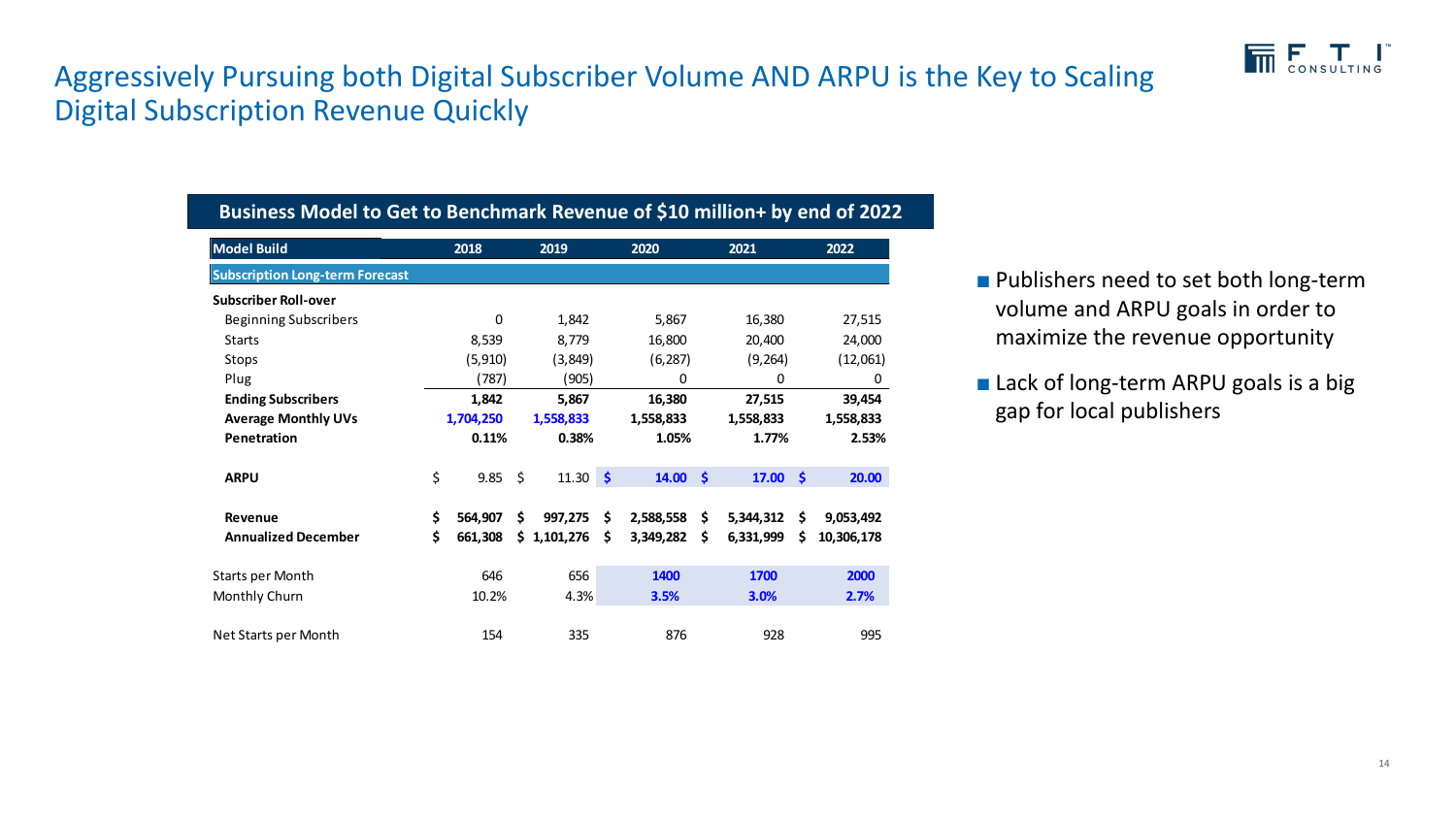

## We Are Now at the Less Than Daily Stage, Before Ultimately Arriving at Mostly or All Digital Operating Model

THE LOCAL PRINT OPERATING MODEL HAS GONE THROUGH A NUMBER OF EVOLUTIONS SINCE THE 1990'S THAT FOCUSED ALMOST ENTIRELY ON COST WITH INSUFFICIENT REGARD FOR PRODUCT AND CONSUMERS.

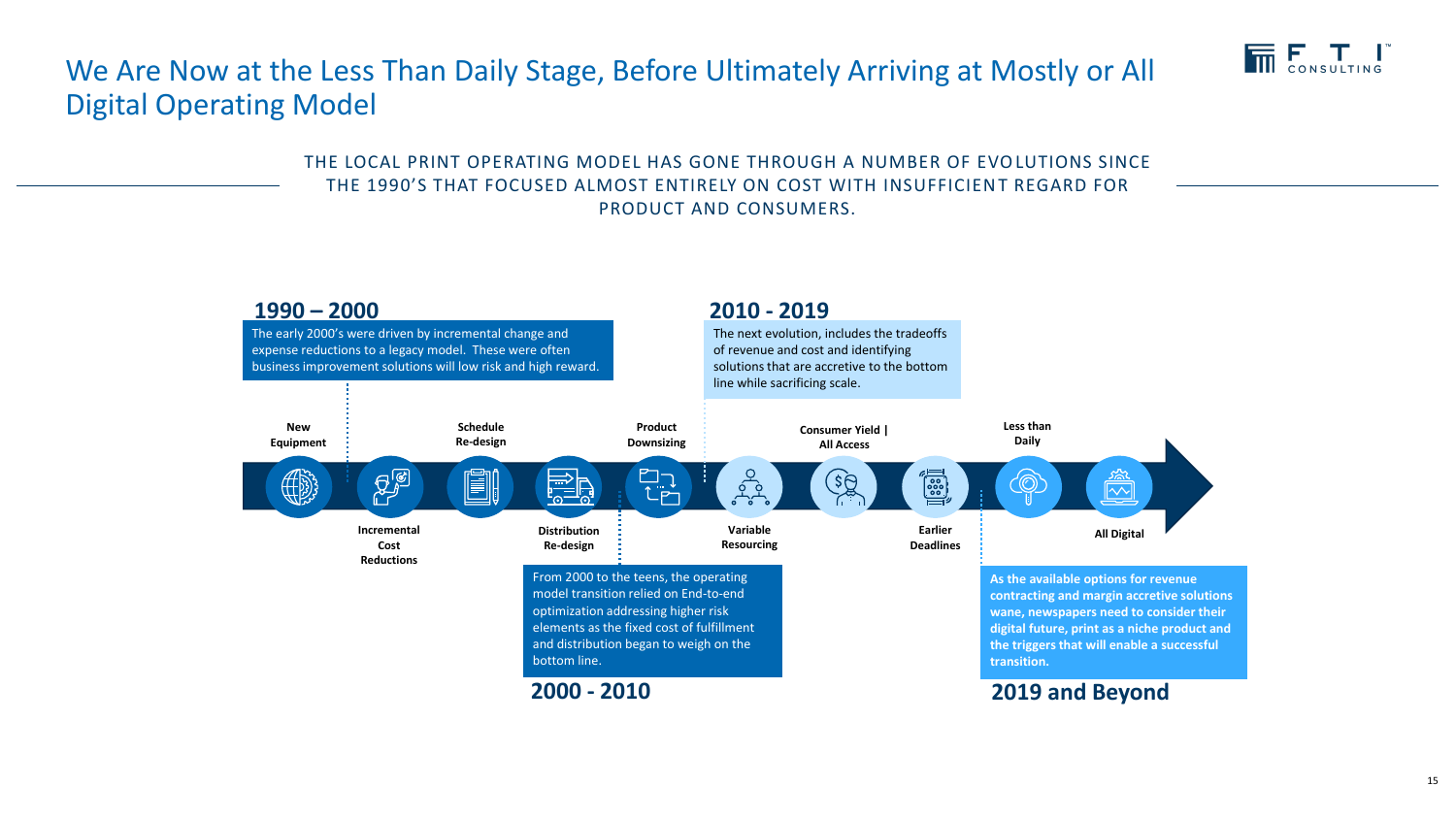

### Example Less-Than-Daily Model Scenarios

### LESS-THAN DAILY HAS BECOME A SERIOUS CONSIDERATION FOR THE INDUSTRY AND REPRESENTS AN INTERMEDIATE STEP BETWEEN THE STATUS QUO AND DIGITAL -ONLY.

| Status Quo   7-Day                                                                                                                                                                                                                                                                                                                                                                                                                | <b>6-Day Print</b>                                                                                                                                                                                                                                                                                                                                                                                                              | <b>2-Day Print</b>                                                                                                                                                                                                                                                                                                                                                                                                 | <b>Sunday Only</b>                                                                                                                                                                                                                                                                                                                                                                                                                        |
|-----------------------------------------------------------------------------------------------------------------------------------------------------------------------------------------------------------------------------------------------------------------------------------------------------------------------------------------------------------------------------------------------------------------------------------|---------------------------------------------------------------------------------------------------------------------------------------------------------------------------------------------------------------------------------------------------------------------------------------------------------------------------------------------------------------------------------------------------------------------------------|--------------------------------------------------------------------------------------------------------------------------------------------------------------------------------------------------------------------------------------------------------------------------------------------------------------------------------------------------------------------------------------------------------------------|-------------------------------------------------------------------------------------------------------------------------------------------------------------------------------------------------------------------------------------------------------------------------------------------------------------------------------------------------------------------------------------------------------------------------------------------|
| <b>Current trends</b>                                                                                                                                                                                                                                                                                                                                                                                                             | <b>Eliminate weakest day</b>                                                                                                                                                                                                                                                                                                                                                                                                    | <b>Retain Sunday and best daily</b>                                                                                                                                                                                                                                                                                                                                                                                | One day print / deliver                                                                                                                                                                                                                                                                                                                                                                                                                   |
| - Maintain current 7-day print<br>production & delivery schedule<br>- Revenue projections based on<br>historical advertising and<br>subscriber volume   rate trends<br>- Expenses are assigned fixed vs.<br>variable distributions by<br>functions<br>- Cost drivers are selected to<br>change the variable portion of<br>each expense<br>- Scenario does not benefit from<br>one-time cost takeout during<br>transformation year | - Most newspapers have negative<br>contribution on Monday,<br>Tuesday and/or Saturday<br>- This model offers the ability to<br>reduce risk in a larger frequency<br>change but performance lags<br>due to the high legacy cost base<br>retained<br>- Typically see small, immediate<br><b>EBITDA lift in transformation</b><br>year, but decline resumes as<br>business retains significant<br>portion of legacy cost structure | $-$ The two day print model is<br>similar as the cost reductions are<br>proportional to the level of<br>revenue retention<br>- Higher costs are retained vs.<br>revenue retained compared to<br>the Sunday-only model<br>$-$ Likely a transition model to<br>reduce risk prior to more<br>aggressive FOD reductions<br>- Typically see cross-over in outer<br>years, but EBITDA falls below<br><b>Sunday model</b> | - Moving to a weekend model or<br>Sunday only model results in a<br>large portion of the fulfillment<br>cost structure being eliminated<br>- This reduction tends to exceed<br>revenue loss proportionally as<br>such a high percentage of<br>revenue is concentrated within<br>one or two days<br>- Typically see earlier cross-over<br>year, but EBITDA continues to<br>erode over time as remnants of<br>legacy cost structure persist |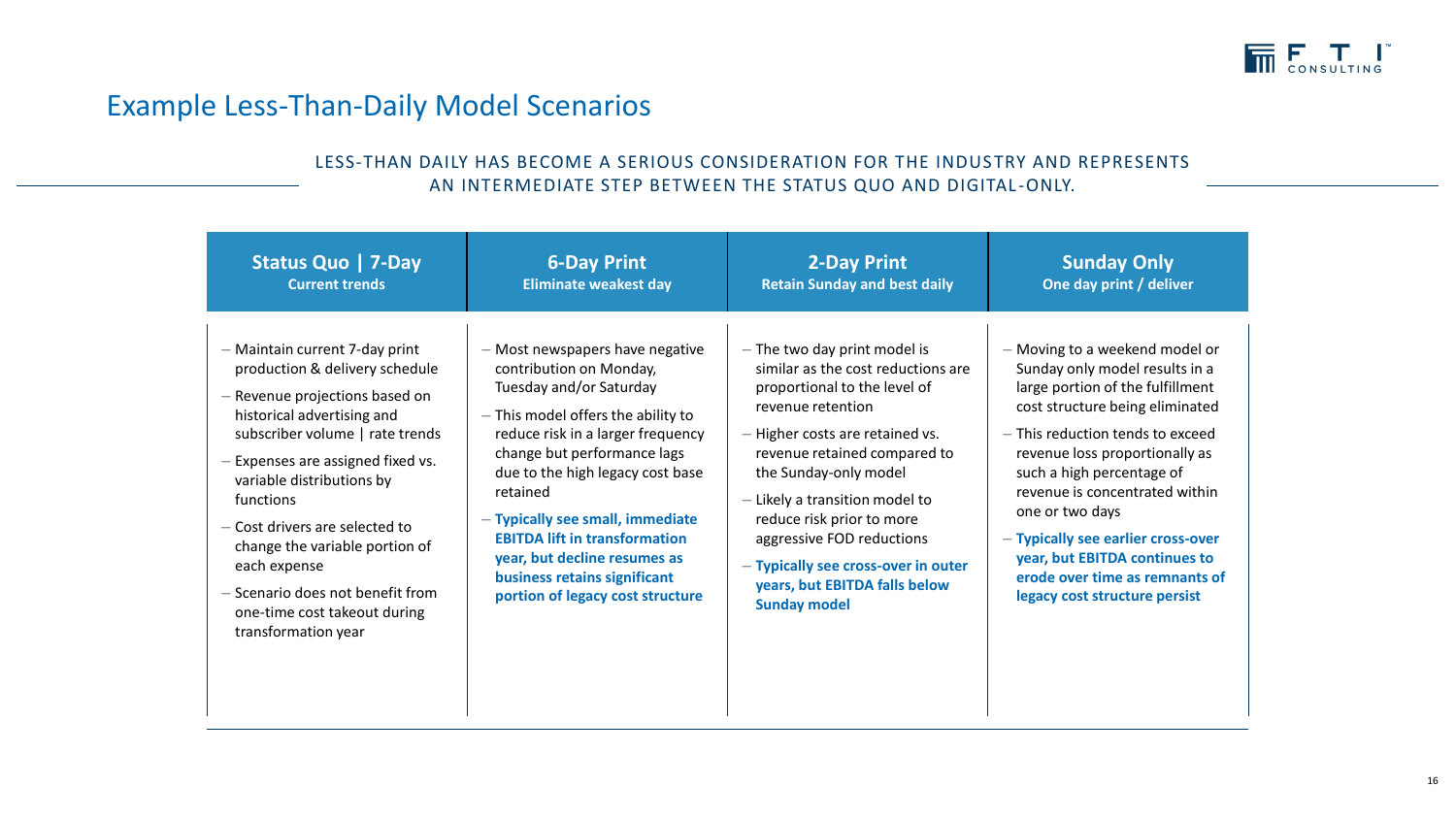

Print to Digital Modeling is the Key to Understanding Less Than Daily Financial Impact. Increasing Digital Readiness is Expected to Improve Results.

|                                                                         | $6$ -Day<br>(Mon - Fri, Sun) | $2$ -Day<br>(Thu, Sun) | 1-Day<br>(Sun Only) | <b>Digital-Only</b><br>(No Print) |
|-------------------------------------------------------------------------|------------------------------|------------------------|---------------------|-----------------------------------|
|                                                                         |                              |                        |                     |                                   |
| <b>Results</b>                                                          |                              |                        |                     |                                   |
| <b>EBITDA Change from</b><br><b>Reduction in Frequency 2024</b>         | \$2M                         | (510 M)                | (513M)              | $($ \$31M)                        |
| <b>Assumptions Summary</b>                                              |                              |                        |                     |                                   |
| <b>Print Ad Revenue Reduction</b>                                       | (1%)                         | (5%)                   | (39%)               | (100%)                            |
| <b>Digital Ad Revenue Growth</b>                                        | No Change                    | 10%                    | 10%                 | 20%                               |
| <b>Print Subscriber Revenue</b><br>Retention                            | 99.5%                        | 66%                    | 59%                 | 24%                               |
| <b>Expenses Reduction From</b><br><b>Reduction in Frequency</b>         | (2%)                         | (12%)                  | (17%)               | (29%)                             |
| <b>Sensitivities</b>                                                    |                              |                        |                     |                                   |
| <b>Print Sub Revenue Retention</b><br>To Get to Positive Impact         | 96%                          | 80%                    | 78%                 | 72%                               |
| <b>Print Sub Revenue Retention</b><br><b>To Get to Breakeven EBITDA</b> | <b>NM</b>                    | 96%                    | 93%                 | 86%                               |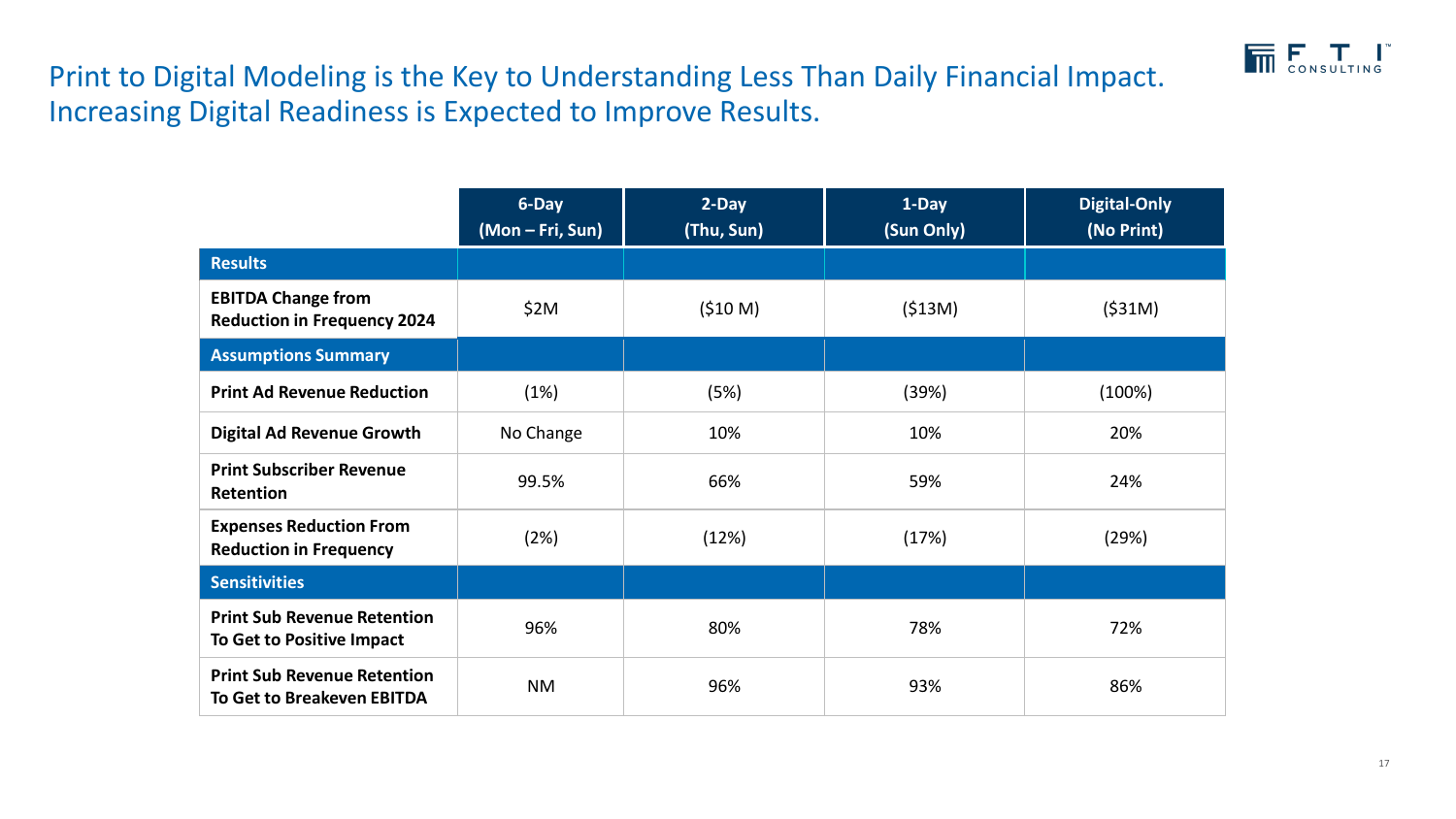

### The options we have…path a or b…

We can continue our previous path towards a digital business or smartly harvest the print business first, prepare and then move to a digital future with a higher, more aggressive focus on the objective.



Get Digitally Ready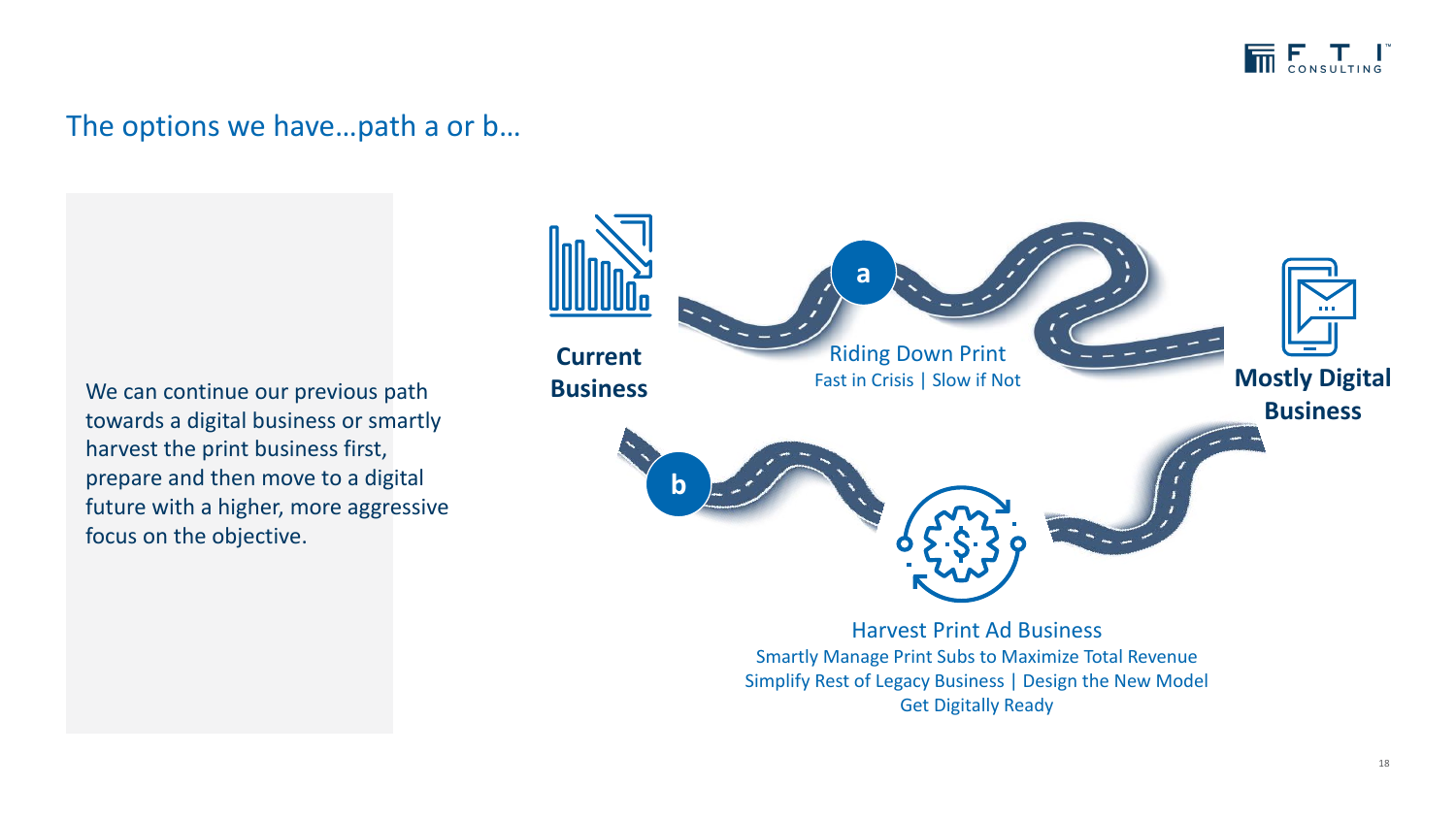

### Is There A Smaller, More Profitable, News Publishing Business in the Future?